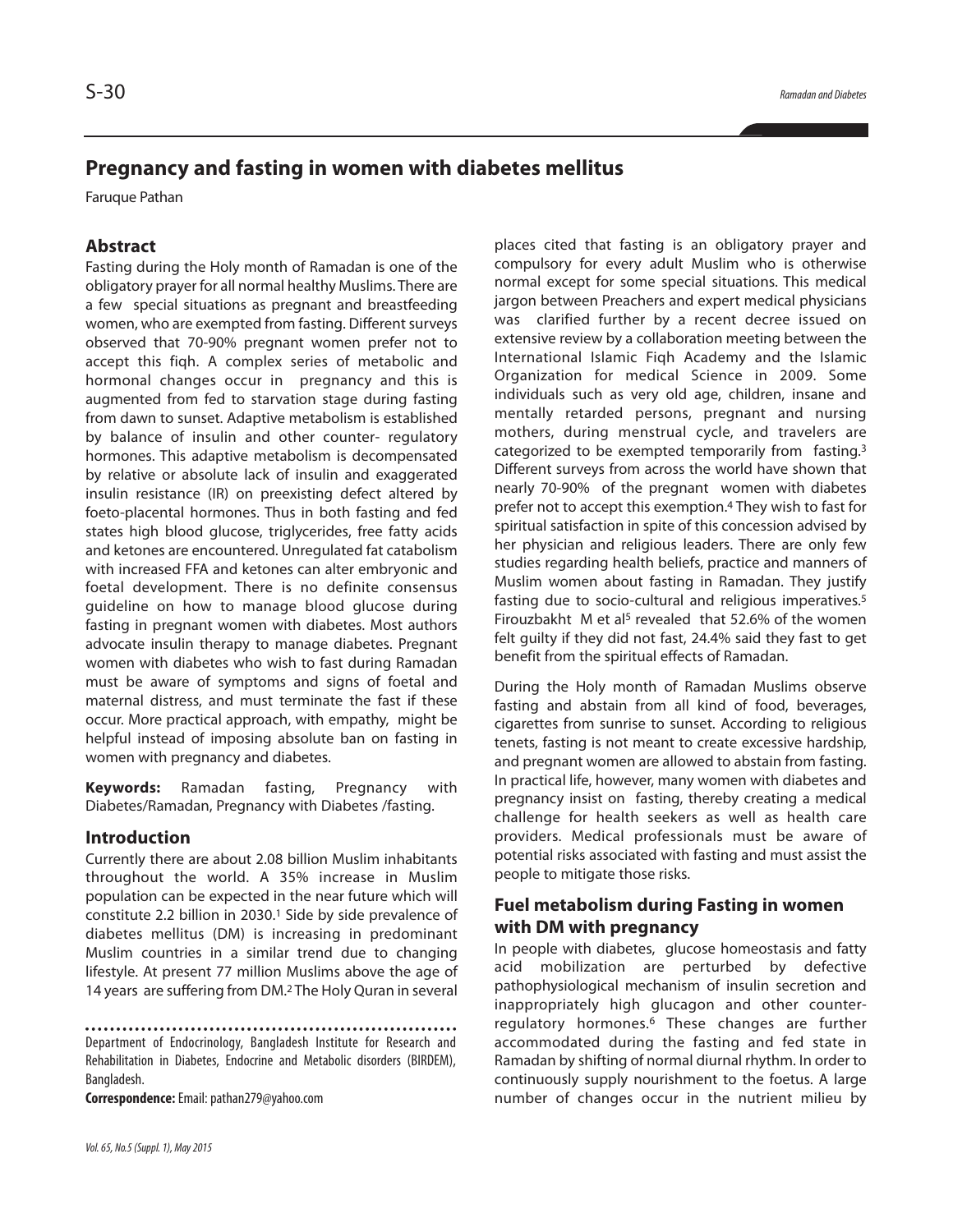different hormonal over activities from endocrine glands of the mother and foeto-placental unit. These normal physiological changes again will be aggravated by hormonal imbalance in diabetes itself as well as delicate handling of hormonal performances of pregnancy. Considering all changes during Ramadan fasting in pregnancy with DM, adaptive metabolism produces undue nutrients for nourishment and development of foetus. Thus pregnant women with diabetes intending to fast in Ramadan will compromise the health of both the mother as well as the short and long term consequences for the foetus. 7

## **Metabolic consequences of fasting during pregnancy**

Malhotra et al observed a significant decrease in insulin, lactate, carnitine levels with simultaneous rise in TG, FFA and ketones during fasting in women with pregnancy compared with normal non-pregnant women. <sup>8</sup> Impact of metabolic changes of Ramadan on placental size and foetal development and mother's health has been elaborately reviewed by Sarita Bajaj et al. <sup>9</sup> Details of impact on foetal outcomes by gestational age of delivery, birth weight, placental size, placental blood flow, sex ratio, type of delivery, Apgar score, use of intensive care and influence of nutrition, duration of fasting hours as well as duration of fasting days and period of fasting in Ramadan at different gestational age were discussed with equivocal results on the basis of data of Michigan Natality files and Uganda Census 2002. <sup>4</sup> Foetal programming of adult diseases describing long term effects on the next generation due to fasting was assumed to produce poorer health specially in older age group, increase incidence of heart diseases and DM based on low birth weight. 9

#### **Management**

Regardless of the effect of fasting on the health status of the mother along with the short and long term consequence of this on their unborn babies, many Muslim diabetic women choose to fast. <sup>10</sup> There are no well validated recommendations to manage diabetes in fasting state in women with pregnancy. However total management should be a team approach with combined consultation of endocrinologist, obstetrician, nutritionist, health educator and neonatologist. It should be clearly mentioned by the physician that fasting should be discontinued or stopped immediately if any medical or obstetrical related complications arise or if there is any sign of foetal distress. Different consensus opinions for diabetic non-pregnant females are available which are largely based on expert and clinical opinions, and not on

scientific data. American Diabetes Association (ADA) and South Asian Consensus Guideline focused different approaches of management for non-pregnant women with diabetes.<sup>11-13</sup> Poor compliance to insulin due to multiple doses, associated cost, injection pain, skillful storage and handling in resource constraint regions, has led to search for OAD as an alternate option. <sup>14</sup> Second generation Sulphonylureas like glyburide does not cross the placental barrier and has evidence of its better efficacy and perinatal outcomes in two randomized and prospective trials on women with gestational diabetes. Metformin has been demonstrated in several studies to be effective when it was continued in women with PCOS becoming pregnant. The mother and infant outcomes even after two years in exposed babies was favourable. Considering category B grading of both Glyburide and metformin during pregnancy, we advocate their use with caution.

While fasting is intended by women with GDM we can manage diabetes initially with medical nutrition therapy and then subsequently with insulin if Blood Glucose profile fails to reach the target ( HbA1c < 6.5% and Blood Glucose before iftar  $<$  95 mg/dl (5.3 mmol/L) and post meals < 120 mg/dl (6.7 mmol/L). Fixed combination or split free combination of short and intermediate acting human insulin 2-3 times a day or basal-plus/bolus insulin analogues can be used according to BG profile and affordability. Dose and schedules of insulin during Ramadan will be modified and adjusted according to food habit and meal times advised by nutritionist.<sup>11,12</sup> There are few studies regarding use of conventional short and intermediate acting insulin in different combinations to evaluate safety and tolerability in fasting during Ramadan in small groups of pregnant Muslim women with diabetes. <sup>15</sup> Basal analogue Detemir, bolus analogue Lispro and Aspart have been recommended for use in pregnancy. Due to wide experience for almost a century, conventional human insulin is used in pregnant women with diabetes during Ramadan fasting. This is recommended in recourse constrained areas.

#### **Risk Stratification**

Decision must be taken by health care providers to reach a consensus instead of imposing an absolute ban on fasting for pregnant diabetic women. A more practical approach and close consultation with health care providers with great sympathy and empathy might be more helpful for good pregnancy outcomes.

Islam has exempted pregnant women from fasting as stated in the Quran.<sup>16</sup> The reason is obviously based on the biochemical changes taking place in the long hours of